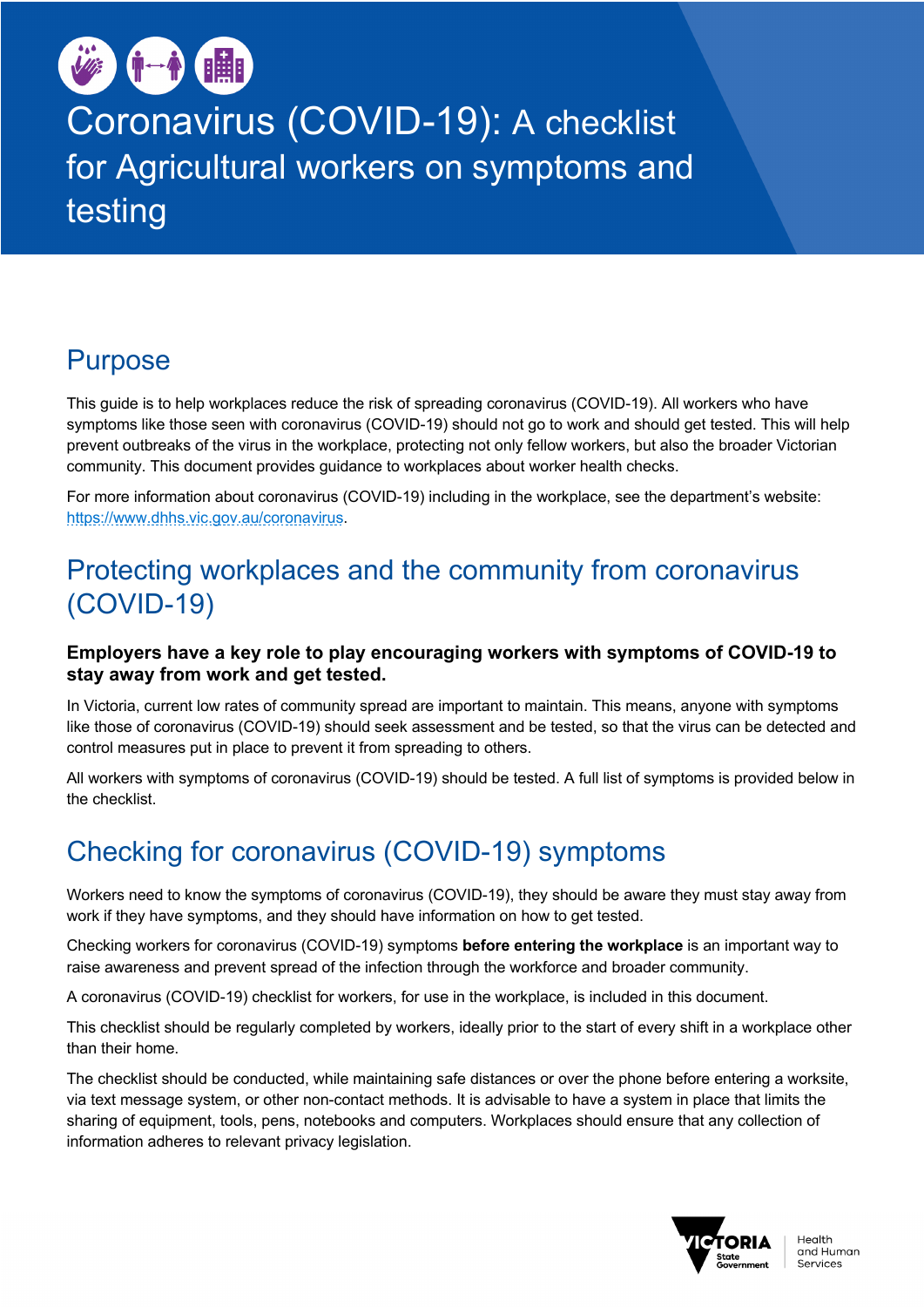The checklist itself does not need to be submitted. It can be used by workplaces as an assurance that they are conducting the right checks for their workers.

## Testing for coronavirus (COVID-19)

If the worker's checklist indicates they may have symptoms which could be caused by coronavirus (COVID-19) infection, they should be encouraged to seek medical advice and a test.

Workers can get tested by attending a:

- General practitioner (GP), who may perform a test or may refer the worker to a pathology provider for swab collection.
- Victorian hospital coronavirus Acute Respiratory Assessment Clinic.
- GP respiratory clinic
- Local Community Health Respiratory Assessment Clinic

Many general practice clinics including General Practice Respiratory Clinics can now do consultations remotely using telehealth, and can, if indicated, refer patients for testing at a collection centre. Workers should call ahead to discuss their best options. In addition, mobile testing services will be put in place to address gaps that emerge in rural locations.

For respiratory clinic locations in Victoria see the department's website:

#### https://www.dhhs.vic.gov.au/getting-tested-coronavirus-covid-19

If a worker who has symptoms is tested for coronavirus, the worker should be advised not to attend work whilst awaiting their result. The worker will need to remain isolated, away from the workplace, until a negative result is received. If the result is positive, then the patient will be managed by their doctor until recovered. They will also be contacted by a Public Health Officer to find out more information and to provide the worker with further advice about what they need to do.

For any person diagnosed with coronavirus it is important they stay in their home or accommodation until a Public Health Officer advises they are no longer infectious, and it is safe to return to normal activities.

## For more information

Victorian Department of Health and Human Services: coronavirus.vic.gov.au

Australian Department of Health: health.gov.au/news/latest-information-about-novel-coronavirus

WorkSafe: https://www.worksafe.vic.gov.au/coronavirus-covid-19

World Health Organisation (WHO): who.int/health-topics/coronavirus

Victorian Building Authority: https://www.vba.vic.gov.au/\_\_data/assets/pdf\_file/0005/111299/coronavirus (COVID-19)-Guidelines-Victorian-Building-Construction-Industry.pdf

## Key Messages:

**Employers have a key role to play encouraging workers with symptoms of coronavirus (COVID-19) to stay away from their place of employment and get tested for coronavirus.**

**A workplace symptoms checklist is available for use to protect Victorian workplaces and the community from coronavirus (COVID-19).**